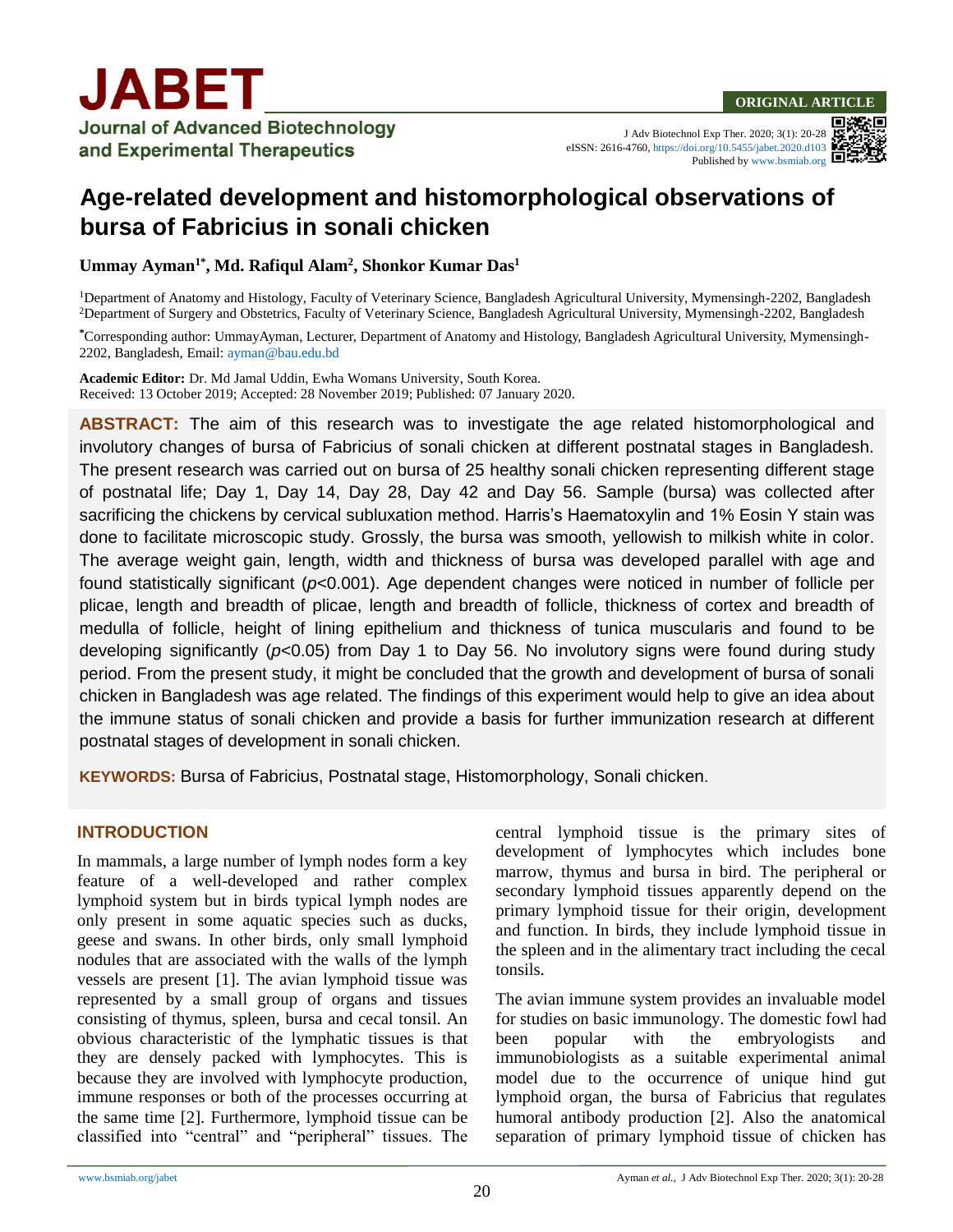provided useful experimental models for study of immune system [3]. The bursa of Fabricius is an immunological organ that plays a primordial role in the poultry immunity [4]. The different aggressions of the environment (stress, bad hygiene, vaccination, pathologies) undergone by birds, influential on the histoanatomical and physiological development of the bursa of Fabricius. It can, therefore, lead to an immune depression at certain birds [5, 6].

The bursa of Fabricius is an epithelial and lymphoid organ that is found only in birds and is generally considered to be a central lymphoid organ which is responsible for the development and differentiation of B lymphocytes [7,8]. The bursa of Fabriciusis an asymmetric medial, lymphoepithelial gland unique to class aves and was located dorsal to the cloaca. It is a blind, round to oval, sac like diverticulum of the proctodeum situated on the dorsal aspect of cloaca as reported earlier [4, 9, 10].

The luminal (interior) surface of the bursa is plicated with primary and secondary plicae or folds. These plicae have hundreds of bursal follicles containing follicle-associated epithelial cells, lymphocytes, macrophages, and plasma cells. The bursa is surrounded by a thick, smooth muscle layer like other hollow organs. It is an immunological organ that plays a primordial role in the poultry immunity [11].

The bursa is active in young birds. It atrophies after about six months, reaches its maximum size at 8–10 weeks of age then, like the thymus, it undergoes involution. By 6–7 months most bursa are heavily involuted. In white leghorn chickens of both sexes, the involution of the bursa develops in approximately  $8<sup>th</sup>$ weeks. In fact, it started at 20<sup>th</sup> weeks with scattered atrophic or cystic follicles, was obvious at  $24<sup>th</sup>$  weeks, being essentially complete by  $26<sup>th</sup>$  weeks, and only cicatrized vestiges of bursa were present at 28<sup>th</sup> weeks of age [12]. The gross manifestations consisted of decreased weight, bursal atrophy, variable yellowish discoloration of the mucosa, and matting or total loss of identity of the mucosal plicae [1, 13].

Concerning this immunological point of view, the histology of the bursa of the chicken is very important. Although, the development, differentiation, histological observation in native chicken [2,14], frequency of immunocompetent cells in the lymphoid tissues in Vencobb chicken [15] and histomorphological study of the lymphoid tissues of broiler chickens [9] have already been studied, however, regarding sonali chicken, it is yet to be done.

In poultry sector of Bangladesh, Sonali chicken was introduced during 1996–2000 in northern parts of country [16, 17]. The Sonali chicken has better production records and higher disease resistance capability [18]. The most common diseases of Sonali chicken are found to be salmonellosis, mycoplamosis, new castle disease, gumboro, coccidiosis, colibacillosis, gangrenous dermatitis, ascitis and omphalitis at the time of chicks rearing period [19, 20]. For understanding the clinical course of various types of diseases in sonali chicken, a comprehensive study of the lymphoid organs is essential. Furthermore, a clear knowledge of the anatomy of lymphoid organs is a prerequisite for undertaking treatment of diseases including more intelligent planning for any kind of medical or surgical management.

Therefore, the present research was structured to study the age-related development and histomorphological observations of bursa of Fabricius of sonali chicken in Bangladesh.

# **MATERIALS AND METHODS**

### **Statement of the experiment**

The research was conducted in the post-graduate laboratory of Department of Anatomy and Histology, Faculty of Veterinary Science, Bangladesh Agricultural University, Mymensingh-2202, Bangladesh. The samples were also processed in the same laboratory.

# **Ethical approval**

The present study and all experimental procedures were approved and performed according to the guidelines for the care and use of animals as established by Animal Welfare and Experimentation Ethics Committee, Bangladesh Agricultural University, Mymensingh, Bangladesh [AWEEC/BAU/2019(30)].

# **Rearing and care**

The experimental sonali chickens (male chickens) were reared in Bangladesh Agricultural University (BAU) Poultry Farm, Mymensingh-2202, Bangladesh. The experimental chickens were reared in proper hygienic conditions, food and water *ad libitum*. Before collecting experimental animals, their feeding history, vaccination schedule and management practices were taken into consideration. The brooding time of chicks was 12 days. The experimental chicken was reared feeding the sonali starter and sonali grower throughout the study period. The vaccination schedule was maintained. During the whole experimental tenure the uniformity of the management practice was maintained as much as possible. Airflow/ventilation of the poultry shed was sufficient. Biosecurity of the poultry shed as well as the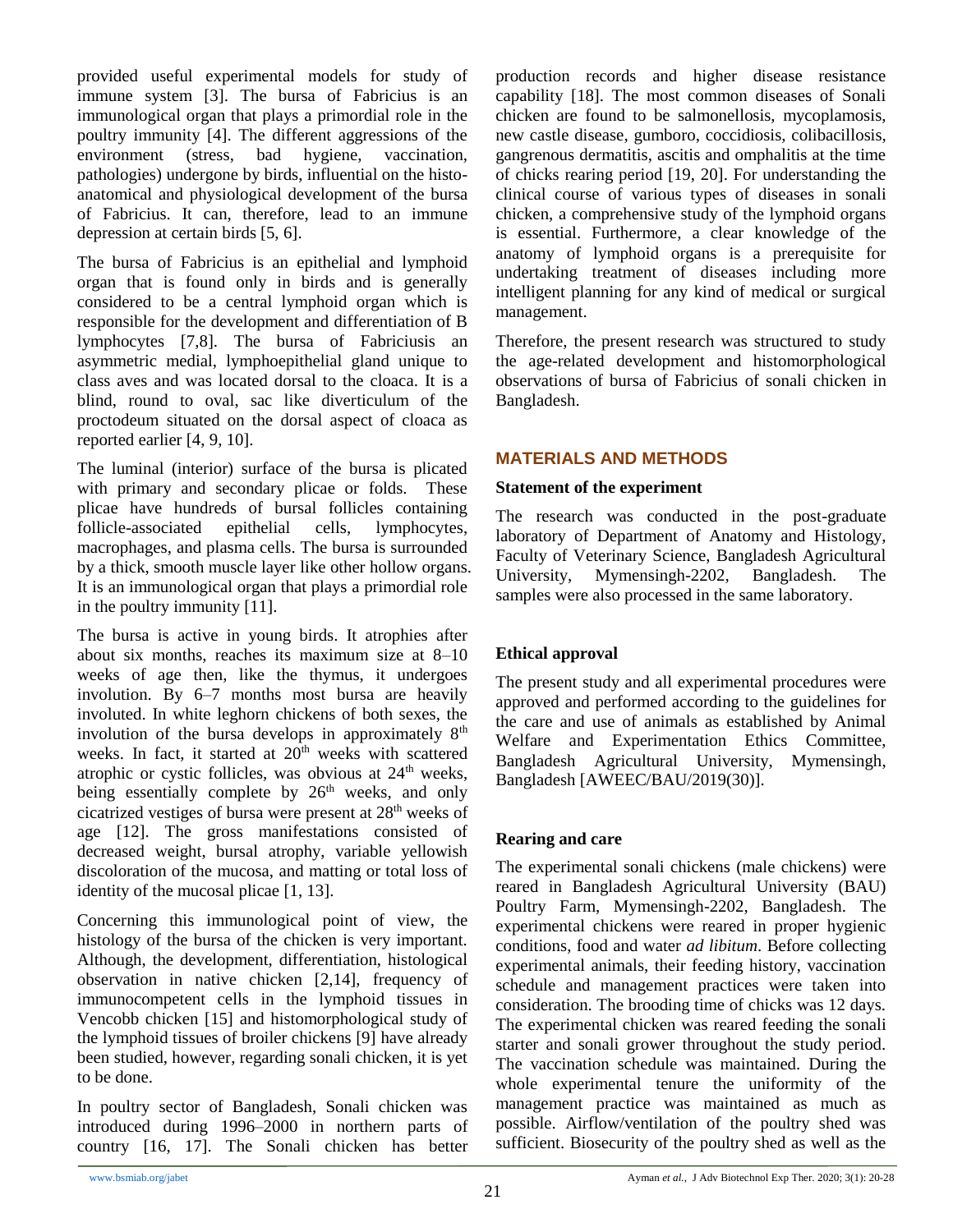farm was maintained strictly. The collected chickens had neither any developmental disorder nor detectable diseases that may cause any problem in the experiment or affect the result of the experiment.

### **Developmental age groups**

Total number of experimental chickens was twenty five (25). The chickens collected from the Bangladesh Agricultural University (BAU) poultry farm were divided into five (5) groups; Day 1, Day 14, Day 28, Day 42 and Day 56; having five (5) chickens in each groups.

### **Sample collection**

Chickens from each group were sacrificed by cervical sub-luxation method. Just after sacrificing the experimental animals, the samples were immediately collected for gross and microscopic study with the help of scalpel and forceps; and individually weighed (gm) for each individual (electrical weighing measure). All kind of abnormalities were also observed. The color of the samples was recorded by eye estimation. Length, width and thickness of the bursa were measured by slide calipers. Unit of length, width and thickness measurement was millimeter (mm).

### **Tissue processing and staining**

After collecting gross data, the bursa was preserved in Bouin's fluid and was processed for paraffin wax embedding. The sample was dehydrated by using ascending grade of alcohol i.e., 70%, 80%, 90%, 100% (1), 100% (2) and 100% (3) alcohol for 2 hours in each. Clearing was achieved through three changes of xylene for 2hoursin each; and infiltration with three changes of paraffin wax for 30 minutes in each. Sections were cut at 6μm thickness with a rotatory microtome. The sections were stained by Harris's Haematoxylin and 1% Eosin Y (H and E) stain. The sections were protected by a thin cover slip attached to the slide with a mounting medium "DPX".

### **Photography and illustration**

Necessary photography was done during gross morphological and histological investigation for better illustration of the result. The gross anatomical pictures were taken directly from the organs by using digital camera and the histological pictures were taken using Carl-Zeiss photomicroscope. The measurement of histological parameters was done using pre-calibrated ocular micrometer.

### **Statistical analysis**

All the collected data were then analyzed using Statistical Package for the Social Sciences (SPSS; version 22.0) software and disrobe the results in graphical form. Statistical analysis was performed using one-way analysis of variance (ANOVA) followed by post hoc Duncan's test. Results were expressed as mean ± standard error (SE). The differences were considered statistically significant when the *p* values were less than 0.05 [21, 22].

# **RESULTS**

#### **Gross anatomy**

The bursa of Fabricius of Sonali chicken was an asymmetric, lympho epithelial organ unique to class aves. The organ was a sac like diverticulum of the proctodeum situated on the dorsal wall of cloaca (Figure. 1 A). In the gross observation of bursa, it was found that the organ appeared as a smooth, globular to oval structure with slight anterior and posterior compression. The color of the organ was yellowish to milkish white (Figure 1 A).

The bursa consists of a wall surrounding a small, axial, main cavity. The central lumen of the organ was found to a great extent obscured by the presence of plicae, long mucosal folds of bursal wall, which resemble villous projections (Figure 1 B). The numbers of mucosal folds were found around 15-20 throughout postnatal stages of development.



**Figure 1.** A: Gross photographs of the bursa of Fabricius showing located on dorsal aspect of cloaca; B: central lumen (CL) obscured by plicae (P), producing from the bursal wall (W).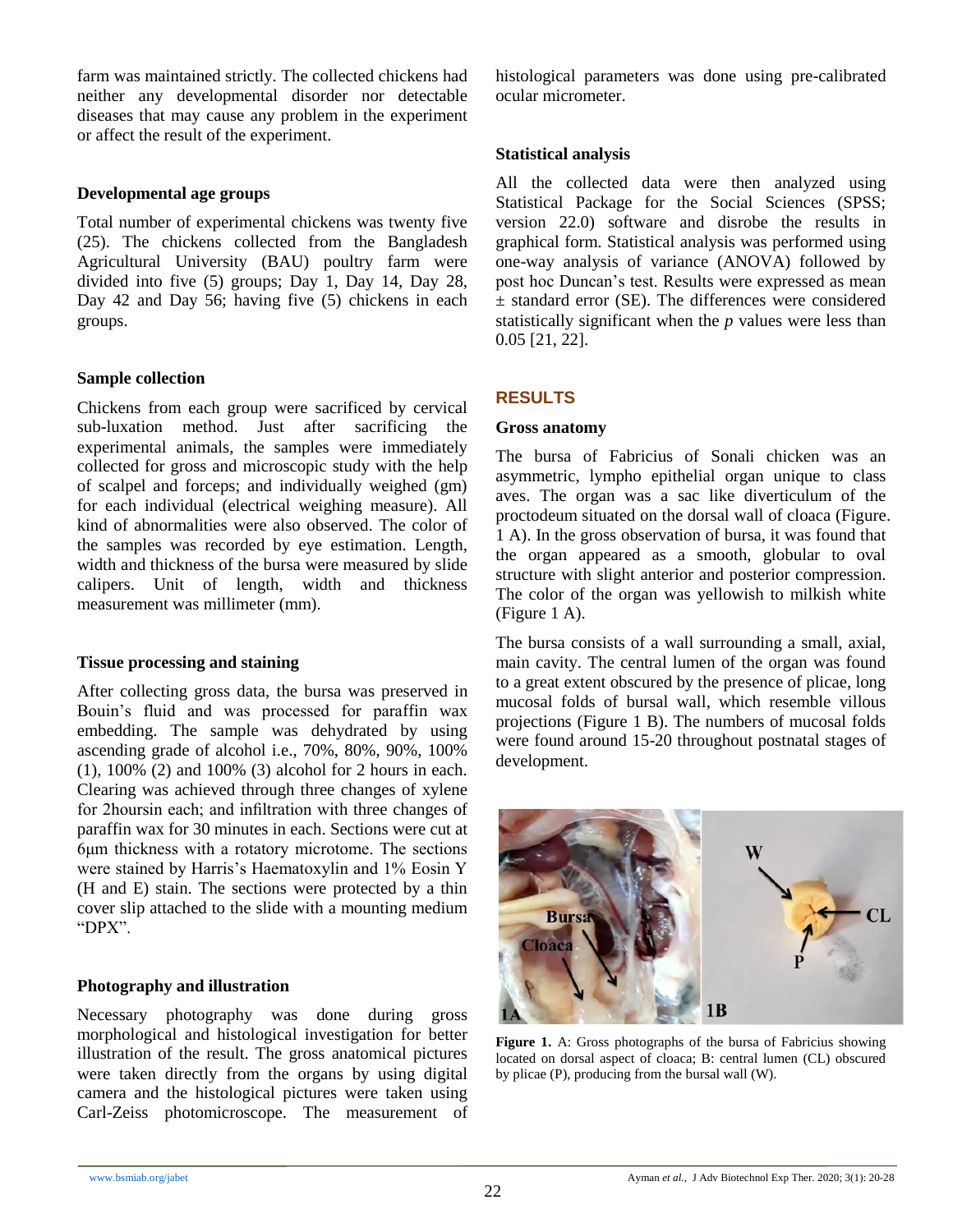#### *Weight*

The changes of average weight of bursa during the experimental period showed that the average weight gain was significantly  $(p<0.001)$  increasing according to age. At Day 1, the average weight was measured  $0.105 \pm$ 0.005 gm, at Day 14 was  $0.205 \pm 0.028$  gm, at Day 28was  $0.205 \pm 0.054$  gm, at Day 42 was  $1.164 \pm 0.102$ gm and at Day 56 was found  $1.550 \pm 0.202$  gm (Figure 2).



**Figure 2:** Gross anatomy (average weight; length, width and thickness) of the bursa of Fabricius among different groups, mean  $\pm$ standard error. \*\*Values with different letter (a,b,c,d,e) within the same line differ significantly  $(p<0.001)$ .

#### *Length, width and thickness*

The length of bursa among different groups were found  $7.720 \pm 0.102$  mm,  $8.400 \pm 0.293$  mm,  $10.600 \pm 0.443$ mm,  $15.220 \pm 0.292$  mm and  $17.780 \pm 0.250$  mm from Day 1 to Day 56, respectively. The maximum length was obtained at Day 56.Like length, the width of bursa was found increasing throughout the study period. It was found that the width was  $5.160 \pm 0.093$  mm at Day 1,  $6.960 \pm 0.151$  mm at Day 14,  $8.640 \pm 0.181$  mm at Day 28, 11.580  $\pm$  0.543 mm at Day 42and 12.720  $\pm$  0.604 mm at Day 56. In sonali chicken the thickness of this organ was measured  $2.640 \pm 0.186$  mm,  $0.840 \pm 0.470$ mm,  $6.300 \pm 0.401$  mm,  $7.840 \pm 0.549$  mm and  $9.440 \pm 0.59$ 0.291 mm at different postnatal stages. From the statistical analysis, it was obtained that the length, width and thickness of bursa increased significantly  $(p<0.001)$ as the age increases (Figure 2).

#### **Histological observations**

At the day of hatching, the bursa of sonali chicken was well-developed. Bursa was composed of tunica mucosa, tunica muscularis and tunica serosa. Tunica mucosa was thrown into longitudinal folds (plicae) lined by pseudostratified columnar epithelium and the lumen of bursa was obliterated with these mucosal folds (plicae) of different length and thickness (Figure 3A-a). The result impression suggest that the lamina propria within the plicae had lymphatic follicles of the round, oval or polyhedral shape separated by connective tissue. All the follicles had clear margin and separated from each other by connective tissue. Cortex and medulla was not well differentiated in all the lymphatic follicles. The tunica muscularis layer was thin. Amount of connective tissue was very minimal inside the core of the plicae. Within the tunica mucosa layer, intraepithelial lymphocyte was found at this stage of development (Figure 3A-b).

At Day 14 post hatch, the size of plicae increased along with the size and number of bursal follicle within the plicae (Figure 3B-a). Each follicle had clearly defined cortex and medulla with a marked increase in follicular cell densities. The capillary layer between the cortex and medulla was distinct (Figure 3B-b). At Day 28, the plicae were very tall and the size and shape were not uniform. All the lymphatic follicles were not in same size and shape. Lymphoid follicles were oval, almost round or elongated (Figure 3C-a). The lymphoid follicles had clear cut margin and separated from the adjacent follicles by connective tissue fibers. With high power magnification, it was found that the capillary layer was prominent among cortex and medulla. The connective tissue core among the bursal follicles was thicker than day 1 (Figure 3C-b). There were no significant variations in developmental changes observed for days 14 and 28. The changes found were age related development.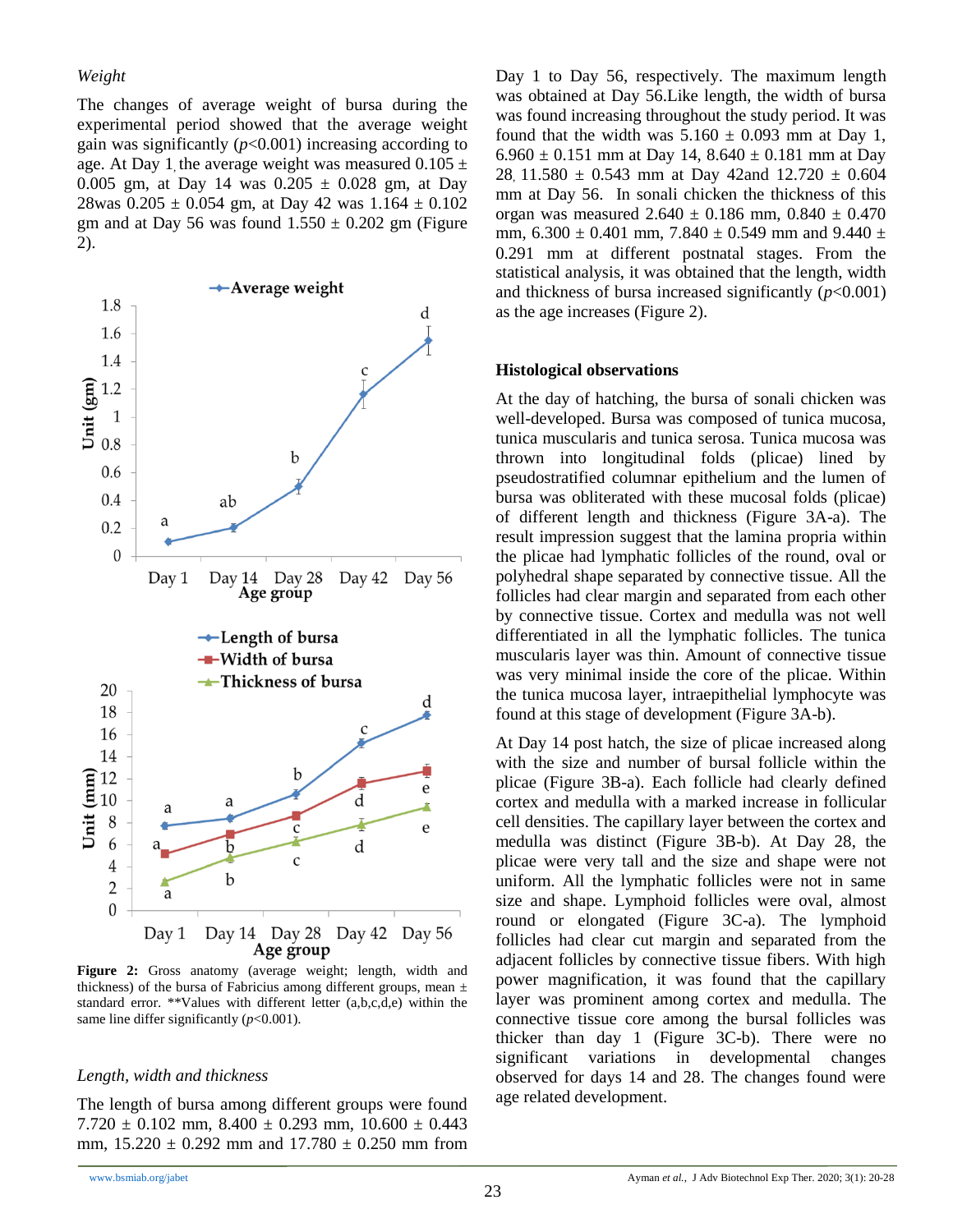

**Figure 3:** Histological architecture of bursa among different groups of postnatal stages. A-Day 1, a:Plicae with follicles,(X10), b:IEL in lining epithelium, $(X100)$ ; B-Day 14, a:Size of both plicae and follicle increased, $(X10)$ , b:CT between follicles and CL between cortex and medulla of follicle,(X40); C-Day 28, a:Plicae and follicle(X10), b:CT and CL,  $(X40)$ ; D-Day 42, a:Large sized follicle within plicae, $(X10)$ , b:CT, $(X40)$ ; E-Day 56, a:Reduction of medullary lymphocyte,(X10), b:UEC in capillary layer,(X100). C-Cortex, M-Medulla, P-Plicae, F-Follicle, L- Lumen, IEL-Intraepithelial lymphocyte, CL-Capillary layer, CT-Connective tissue, UEC-Undifferentiated epithelial cell. H & E stain. Scale bar: 5 µm  $(X10)$ , 1  $\mu$ m  $(X40)$  and 0.5  $\mu$ m  $(X100)$ 

At Day 42 there was further increase in follicle size and cell densities with the cortex still more densely populated than the medulla. All histological parameters increased than the previous groups (Figure 3D-a). Follicles separated by connective tissue fibers and space become more distinct (Figure 3D-b). At Day 56, the bursa was characterized by the presence of tall and thick plicae. Each plica consisted of large sized and polyhedral, almost square or elongated shaped follicles with dark stained cortex and lighter medulla. At this stage the density of medullary lymphocytes within some bursal follicles found to be decreased than the previous groups (Figure 3E-a). The thickness of the outer tunica muscularis was greatly increased. Undifferentiated epithelial cells at capillary layer were more distinct (Figure 3E-b).

#### *Number of follicles per plicae*

The histological architecture of bursa in different groups revealed that the number of follicle per plica was found to be gradually increasing along with the increase of age ( $p$ >0.05). It was found 20.20  $\pm$  2.557 at Day 1, 25.60  $\pm$  4.082 at Day 14,  $28.20 \pm 3.455$  at Day 28,  $31.00 \pm 7.314$ at Day 42 and  $35.80 \pm 6.216$  at Day 56 (Figure 4).

# *Length and breadth of plicae*

The length of plicae at Day 1 was measured  $1391.20 \pm$ 27.383  $\mu$ m, at Day 14 was 1861.20  $\pm$  88.196  $\mu$ m, at Day 28 was measured  $2662.60 \pm 181.065$  µm, at Day 42 was  $3181.60 \pm 132.456$  µm and at Day 56, it was increased to  $3685.00 \pm 160.803$  µm. Similarly, the breadth of plicae also increased throughout the whole study period. The breadth of plicae was found  $445.40 \pm 30.016$  µm, 700.00  $\pm$  43.677 µm, 944.28  $\pm$  69.901 µm, 1129.00  $\pm$ 63.842  $\mu$ m and 1194.60  $\pm$  33.591  $\mu$ m from Day 1 to Day 56, respectively. Both the parameters were developing significantly  $(p<0.001)$  (Figure 4).

#### $\rightarrow$  No. of follicle per plicae



**Figure 4:** Analysis of no. of follicles per plicae and length and breadth of plicae; mean  $\pm$  standard error. \*\*values with different letter  $(a,b,c,d,e)$  within the same line differ significantly  $(p<0.001)$ .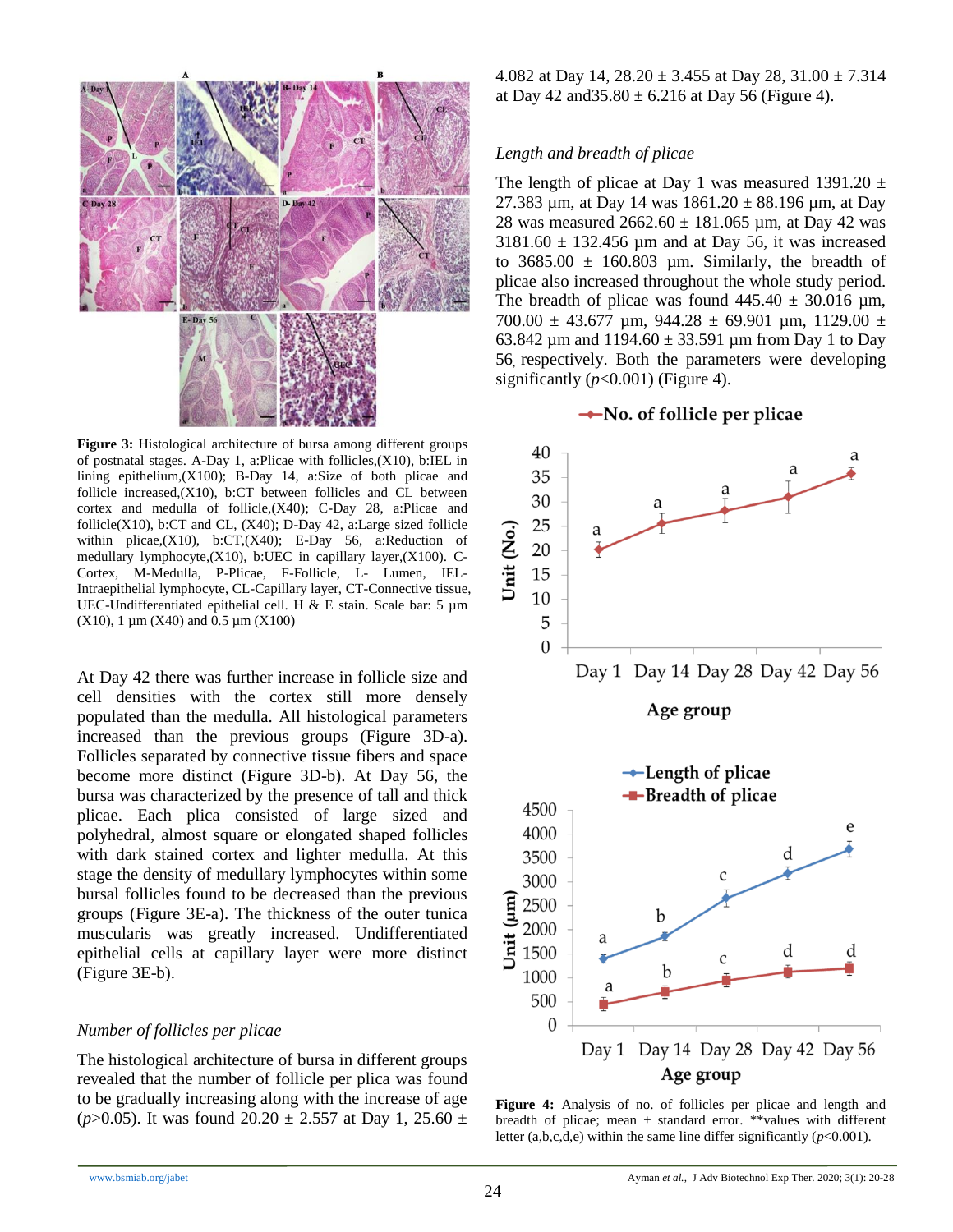#### *Length and breadth of follicle*

In case of follicle of bursa of sonali chicken, the length was measured  $185.20 \pm 14.665$  µm at Day 1, 210.10 ± 19.212 µm at Day 14, 337.10  $\pm$  27.434 µm at Day 28. 989.32  $\pm$  39.525 µm at Day 42 and 1194.60  $\pm$  33.591 µm at Day 56. The breadth of plicae at different stages of postnatal development was measured developing gradually:  $113.00 \pm 12.401$  µm,  $199.80 \pm 19.568$  $\mu$ m,237.60  $\pm$  26.875  $\mu$ m, 314.80  $\pm$  37.101  $\mu$ m and  $327.90 \pm 32.311 \,\mu \text{m}$ . ( $p < 0.05$ ) (Figure 5).



**Figure 5:** Analysis of length and breadth of follicle and thickness of cortex and breadth of medulla of follicle of bursa; mean ± standard error. \*\*Values with different letters (a,b,c,d) within the same line differ significantly (*p*<0.05).

*Thickness of cortex and breadth of medulla of follicle*

The thickness of cortex of bursal follicle gradually increased through the whole study period. The thickness at Day 1 was measured  $20.06 \pm 1.157$  µm, at Day 14was 23.40  $\pm$  4.298 µm, at Day 28was 52.64  $\pm$  6.841 µm, at Day 42 was  $68.50 \pm 5.877$  µm and at Day 56 it was increased 73.82  $\pm$  8.146 µm. In case of breadth of medulla, they were found  $83.46 \pm 19.108$  µm,  $95.22 \pm 1.08$ 12.954  $\mu$ m, 114.10  $\pm$  22.906  $\mu$ m, 127.84  $\pm$  9.235  $\mu$ m and  $143.58 \pm 10.145$  um for D<sub>1</sub> D<sub>14</sub> D<sub>28</sub> D<sub>42</sub> D<sub>56</sub> respectively. The age related development of these two parameters found to be statistically significant  $(p<0.05)$ (Figure 5).

#### *Height of lining epithelium and thickness of tunica muscularis*

The height of lining, pseudostratified columnar epithelium was measured  $18.94 \pm 6.409$  µm at Day 1,  $21.20 \pm 4.705$  µm at Day 14, 36.62  $\pm$  7.289 µm at Day 28, 45.24  $\pm$  6.673 µm at Day 42and 56.32  $\pm$  9.608 µm at Day 56. The thickness of tunica muscularis was found to be increasing gradually. It was measured  $28.44 \pm 2.723$  $\mu$ m, 33.62 ± 2.471  $\mu$ m, 45.60 ± 7.011  $\mu$ m, 64.38 ± 7.833  $\mu$ m and 87.74  $\pm$  6.304  $\mu$ m at postnatal stages (Figure 6).



**Figure 6:** Analysis of height of lining epithelium and thickness of tunica muscularis of bursa; mean  $\pm$  standard error. \*\*Values with different letter (a,b,c,d) within the same line differ significantly  $(p<0.05)$ .

#### **DISCUSSION**

The current experiment explored that the bursa of Fabricius of sonali chicken appeared as a sac like diverticulum of the proctodeum situated on the dorsal wall of cloaca. The shape of the organ appeared as a smooth, globular to oval with slightly anterior and posterior compression. These findings were in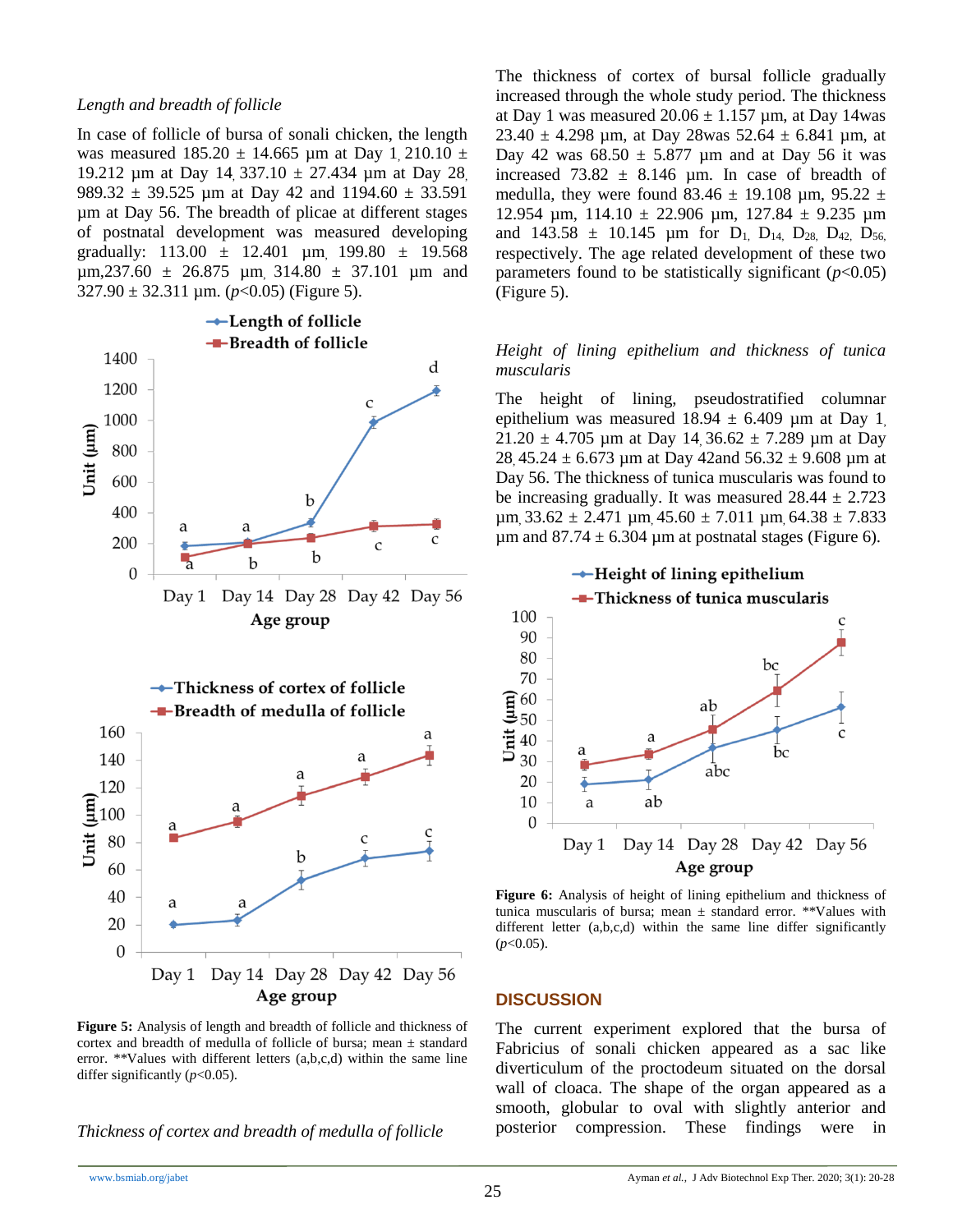agreement with the findings of [23] in deshi chicken of Bangladesh, [9] in broiler chicken, [10] in CARI shyama and vanaraja breed of poultry, [11] in broiler chicken, [22] in broiler chicken of kelantan, [4] in quail birds.. The color of bursa of Fabricius of sonali chicken was yellowish to milkish white and it was found similar with the finding of [24] in indigenous ducklings.

The average weight of bursa of sonali chicken was revealed gradually increasing with the increase of age of chicken. So, it can be said that the weight gain of bursa depends on the age. This result was similar to the findings of [23] in deshi chicken. The present experiment also revealed that the length, width and thickness of bursa also increase according to age. This result was in agreement with [23] and [22]. It is revealed [11] that the size and the weight of the Bursa of Fabricius reach their maximum between the 10th and the 11th weekend the complete regression of the Bursa appears clearly to the  $27<sup>th</sup>$  week and remains in the fibrous state in adult broilers. Previous report [8] stated that the involutory changes started at the age of two months in both the sexes in Guinea Fowl. But in bursa of Fabricius of sonali chicken no sign of involution found in the morphometric development up to day 56. Further study required to detect the age of involution in sonali chicken in Bangladesh.

The microscopic observations on the general structure of bursa of Fabricius of sonali chicken were found similar to the other literatures stated before [8, 25, 26,27]. Bursa of Fabricius was composed of tunica mucosa, tunica muscularis and tunica serosa. Tunica mucosa was thrown into longitudinal folds (Plicae). Each plica containing many lymphatic follicles with distinct cortex and medulla. Follicles were separated from each other by connective tissue fibers and cells. All the histological structures present at day 1 become well-developed and more prominent as age increases.

The lining epithelium of mucosal folds or plicae was pseudostratified columnar epithelium which agree with [9] in broiler chicken, [27] in domestic fowl, [22] in broiler chicken, [28] in turkey, [4] in quail birds, [29] in kedaknath breed. But [25], reported about the surface epithelium of simple columnar in chicks. This variation in lining epithelium may be due to breed variation. Intraepithelial lymphocytes were present at the lining epithelium which indicates that the bursa was functional for defense mechanism at hatching day.

Literature [8] said that the involutary signs appeared in bursa of Fabricius in Guinea Fowl at two months of age in both sexes and the signs reported were depletion of lymphocytic population from periphery of the cortex and medulla, separation of cortex from adjacent follicles, severe fatty changes in the sub epithelial and inter

follicular connective tissue and formation of epithelial cysts, in later stages of involution, the height of the surface epithelium was reduced, with only vacuolated structures being visible in the areas of epithelium. But in current experiment up to Day 56 no significant histological involutary signs were present apart from the decrease of medullary lymphocyte in some bursal follicle.

But the histological involution started at  $11<sup>th</sup>$  week of age in broiler chicken [11]. From the present study result, it can be estimated that the number of follicles per plicae, length of plicae, width of plicae, length of follicle, width of follicle, height of lining epithelium and thickness of tunica muscularis underwent age dependent changes. With the advancement of age, all this histological structures were becoming more developed and increasing in size up to Day 56.

# **CONCLUSIONS**

The growth and development of bursa revealed that histological modifications are well correlated with the morphometrical changes of bursa. In both anatomical and histological observations it was noticed, all the parameters measured were found significantly increased from day 1 to day 56. And no significant involutary signs were present. From these points, it can be concluded that the growth and development of bursa of sonali chicken was age-related. Moreover, further study required to detect the age of involution.

# **ACKNOWLEDGEMENT**

The research work was supported with the grants from the Ministry of Science and Technology (NST fellowship, 2017-18), Bangladesh. Grant number [1005/499].

# **AUTHOR CONTRIBUTIONS**

Shonkor Kumar Das designed the experiment. Ummay Ayman carried out the experiments, analyzed the data and wrote the initial draft of the manuscript. Shonkor Kumar Das and Md. Rafiqul Alam critically revised the manuscript and finalized the manuscript.

# **CONFLICTS OF INTEREST**

The author declares that no conflict of interest exists.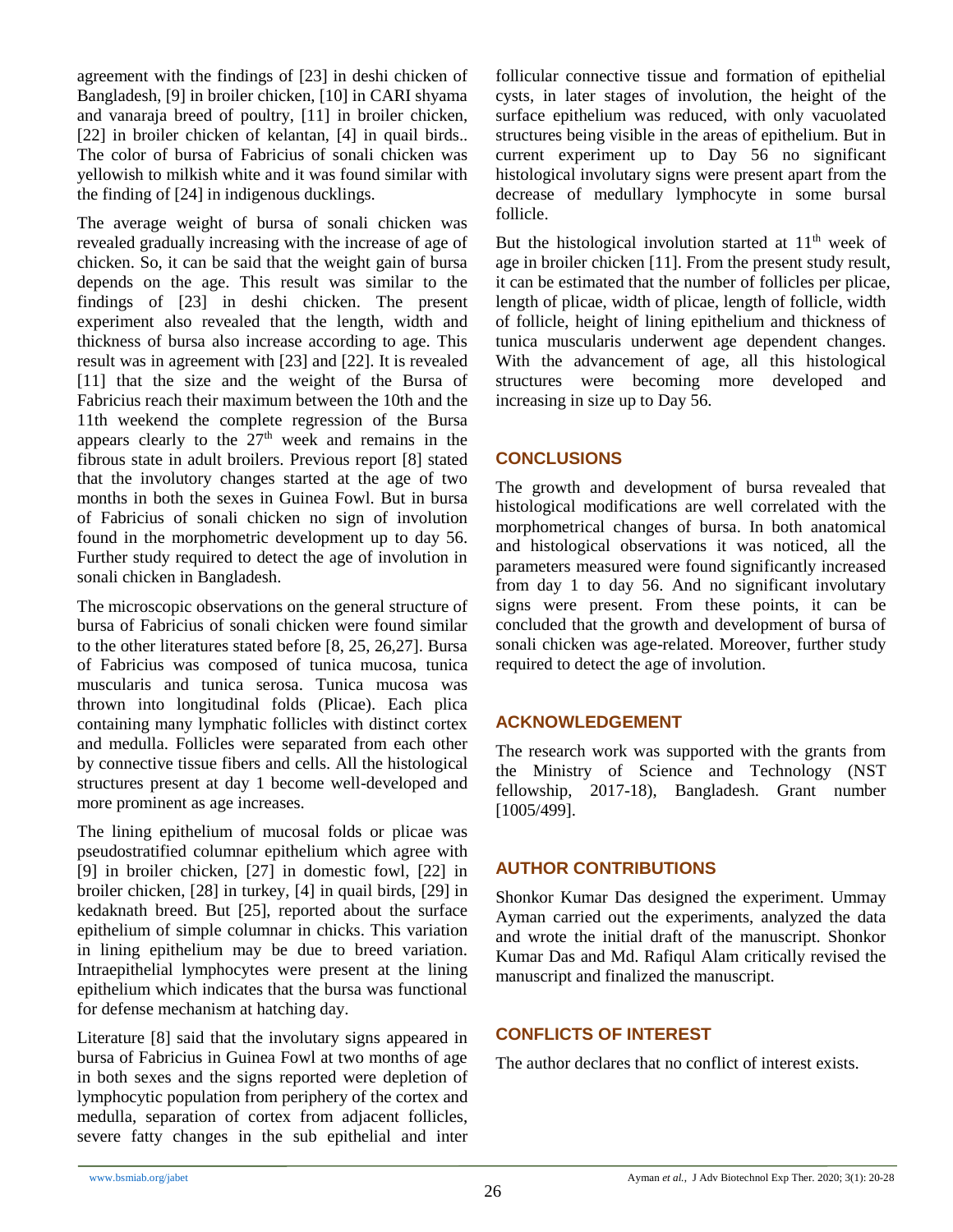### **REFERENCES**

- [1] Casteleyn C, Doom M, Lambrechts E, Van den Broeck W, Simoens P, Cornillie P. Locations of gut-associated lymphoid tissue in the 3 month-old chicken: a review. Avian Pathology. 2015; 39 (3):143-150.
- [2] Khalil Mohsin, Islam ZI, Khalil Mansur, Islam R. Effects of age in the structure of the bursa of Fabricius of deshi chicken of Bangladesh. Mymensingh Medical Journal. 2002; 11: 91-93.
- [3] Kon-Ogura T. Distribution of T-cell subsets in chicken lymphoid tissues, J. Vet. Med. Sci.1993;55 (1): 59-66.
- [4] Hassan S.A. Al-Tememy, Jinan S. Hussien, Bushra S. Rasool. Histological study on Bursa of Fabricius of quail birds (Coturnix Coturnix Japonica). Egypt. Poult. Sci. 2015; 31(II):613-620.
- [5] Oie. Manuel of Standards diagnostic tests and vaccines. IBD. 200[1.www.oie/fr.](http://www.oie/fr)
- [6] Denberger T.P., Eterradossi N., Toquin D., Meuleman S G. Rev. Sci. Tech. Off. Int. Epiz. 2000; 19(2): 527-543.
- [7] He Min, Xiaoxia Liang, Kaiyu Wang, HaiboPu, Yaodong Hu, Gang Ye, Xue Li, Ling Liu. Age-related development and histomorphological observation of bursa of Fabricius in yellow quails. Can. J. Anim. Sci.2015; 95:487-491. doi: 10.4141/CJAS-2014-095.
- [8] S. Tamilselvan, S. Jayachitra, K. Balasundaram. Age Related Histological Changes of Bursa of Fabricius in Guinea Fowl (Numidameleagris). International Journal of Livestock Research. 2017; 7 (7): 172-176.
- [9] Akter SH, Khan MZI, Jahan MR, Karim MR, Islam MR. Histomorphological study of the lymphoid tissues of broiler chickens. Bangl. J. Vet. Med.2006; 4(2): 87–92.
- [10] SP Ingole, Payal Jain, Upan Dang. Gross and Histological studies on bursa of Fabricius of Carishyama and Vanaraja breeds of poultry. Haryana Vet.2010; 49: 51-53.
- [11] T. Khenenou, M. Melizi, H. Benzaoui. Morphohistological Study of the Bursa of Fabricius of Broiler Chickens during Post-hashing Age. World Academy of Science, Engineering and Technology International Journal of Animal and Veterinary Sciences. 2012; 6(12): 1131-1133.
- [12] Imre Ola ´h, Na ´ndor Nagy, Lonneke Vervelde. Structure of the Avian Lymphoid System. In: Avian immunology and Fred Davison, Bernd Kaspers, Karel A. Schat (editors). Academic press in Elseveir. 2014;13-50.
- [13] Ciriaco Emilia, Pablo P Pi ´N ˜Era, Bele ´N Di ´Az-Esnal, Rosaria Laura. Age-Related Changes in the Avian Primary Lymphoid Organs (Thymus and Bursa of Fabricius). MICROSC RES TECHNIQ. 2003; 62: 482– 487.
- [14] Rahman ML, Islam MR, Asaduzzaman M, Khan MZI. Lymphoid tissues in the digestive tract of Deshi Chicken (Gallus domesticus) in Bangladesh. Pakistan Journal of Biological Science. 2003; 6: 1145-1150.
- [15] Karim MR, Khan MZI, Haque Z. The dynamics of immune competent cells in the major lymphoid organs

and mucosa associated lymphoid tissues of chemotherapy treated chickens. Journal of the Bangladesh Society for Agricultural Science and Technology. 2005; 2: 5-8.

- [16] Sarkar PK, Chowdhury SD, Kabir MH, Sarker PK 2008: Comparative study on the productivity and profitability of commercial broiler, cockerel of A layer strain and cross-bred (Rir $\circlearrowleft \times$  Fayoumi  $\circlearrowleft$ ) chicks. Bang. J. Anim. Sci. 37 (2) 89-98.
- [17] Saleque MA, Saha AA 2013: Production and economic performance of small scale Sonali bird farming for meat production in Bangladesh. In Proceedings of the Seminar, 8th International Poultry Show and Seminar, pp. 20–24. Dhaka, World's Poultry Science Association, Bangladesh Branch.
- [18] Miah MS, Islam MA and Ali MA 2002: Growth and egg production performance of exotic pure breeds and crossbreeds chicken. Bangladesh Veterinary Journal, 19  $(1)$  43–47.
- [19] Saleque MA 2003: Pattern of Poultry Disease in Breeding Farm and Small Poultry Units in Bangladesh. 3rd International Poultry Show and Seminar, held on February 28-March. 2. p 38.
- [20] Hasan Md. Mahabub, Md. Shahadat Hossain, Md. Tareq Mussa, Md. Raihan Nabi, Md. Muklesur Rahman, SM Harun-ur-Rashid 2017: Pathological investigation of diseases in Sonali cross bred at Joypurhat district, Bangladesh. International Journal of Natural and Social Sciences43 (1) 11-18.
- [21] Casmir Onwuaso Igbokwe, Kelechi Ezenwaka. Agerelated morphological changes in the thymus of indigenous Large White pig cross during fetal and postnatal development. Anatomy. 2017; 11 (1):12-20.
- [22] Khan M.Z.I., Masum M., Khan M.Z.I., Aziz A.R.B., Nasrin M., Siddique M.N.H., Arsad M.M. Histomorpholgy of the lymphoid tissue of broiler chicken in kelantan. Sains Malaysiana. 2014; 43: 1175- 1179.
- [23] Mohsin Khalil. Age related histomorphological changes of lymphoid organs of deshi chicken of Bangladesh. MS thesis. Department of Anatomy and Histology. Bangladesh Agricultural University, Mymensingh-2202. 2001.
- [24] N. Sultana, M. Z. I. Khan, M.A. Wares, M.A. Masum. Histomorphological study of the major lymphoid tissues in indigenous ducklings of Bangladesh. Bangl. J. Vet. Med. 2011; 9(1): 53 – 58.
- [25] Purushotham G., Iyyangar M.P., Hafeezuddin ,Tandavamurty C. Age related changes in the bursa of Fabricius in deshi birds (Gallus gallus). Indian Journal of Veterinary Anatomy. 1989; 1:2932.
- [26] C. Leena, R.V. Prasad, K. Kakade, K.V. Jamuna. Age related changes in the histology of the Bursa of the domestic fowl (Gallus Domesticus). J. Vet. Anim.Sci. 2012; 43 : 45-48.